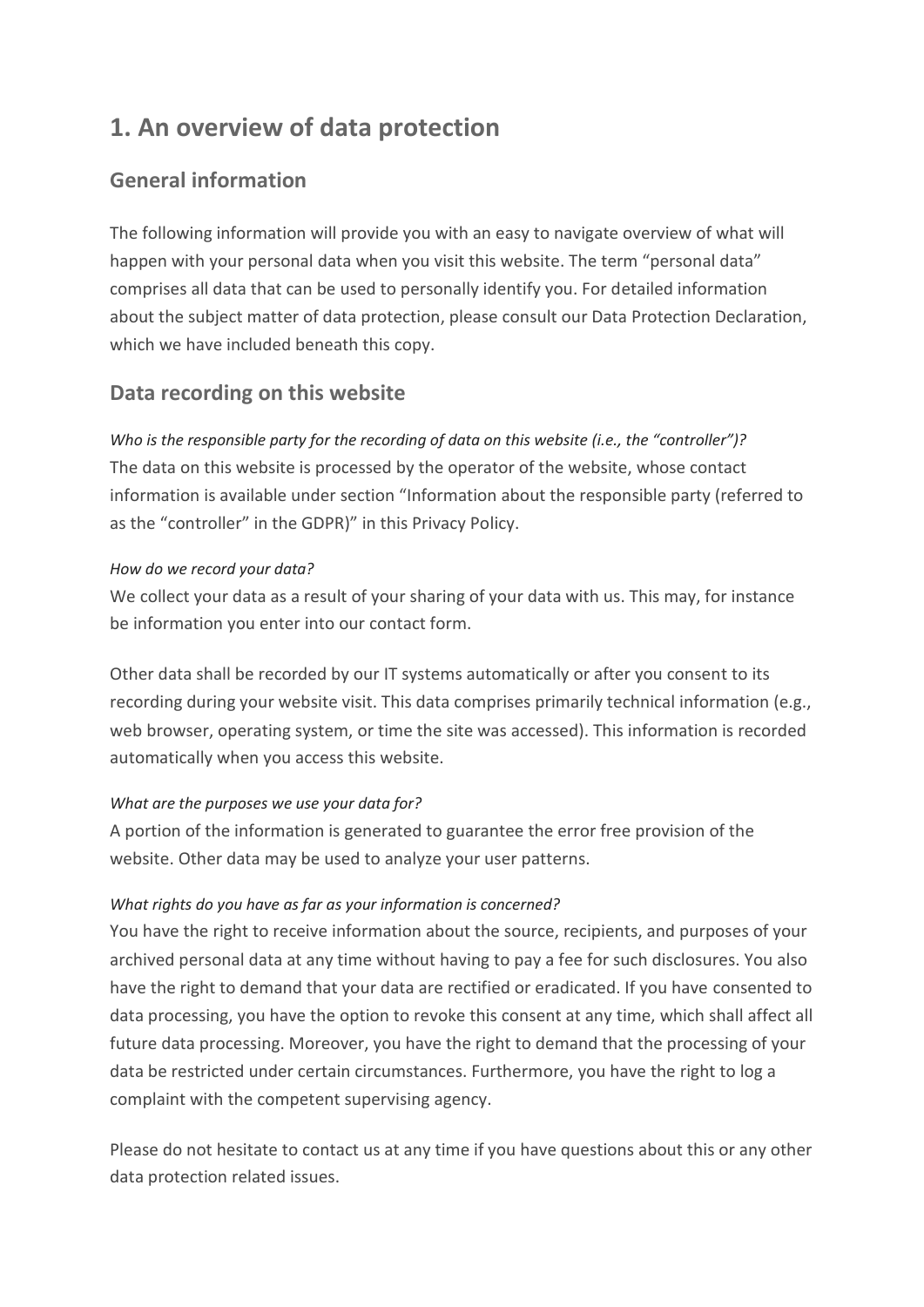## **Analysis tools and tools provided by third parties**

There is a possibility that your browsing patterns will be statistically analyzed when your visit this website. Such analyses are performed primarily with what we refer to as analysis programs.

For detailed information about these analysis programs please consult our Data Protection Declaration below.

# **2. Hosting**

## **IONOS**

We host our website with IONOS SE. The provider is IONOS SE, Elgendorfer Str. 57, 56410 Montabaur, Germany (hereinafter referred to as: IONOS). Whenever you visit our website, IONOS records various logfiles along with your IP addresses. For details, please consult the data privacy policy of IONOS: [https://www.ionos.de/terms-gtc/terms-privacy.](https://www.ionos.de/terms-gtc/terms-privacy) We use IONOS on the basis of Art. 6 (1)(f) GDPR. Our company has a legitimate interest in presenting a website that is as dependable as possible. If appropriate consent has been obtained, the processing is carried out exclusively on the basis of Art. 6(1)(a) GDPR and § 25 (1) TTDSG, insofar the consent includes the storage of cookies or the access to information in the user's end device (e.g., device fingerprinting) within the meaning of the TTDSG. This consent can be revoked at any time.

## *Data processing*

We have concluded a data processing agreement (DPA) with the above-mentioned provider. This is a contract mandated by data privacy laws that guarantees that they process personal data of our website visitors only based on our instructions and in compliance with the GDPR.

# **3. General information and mandatory information**

## **Data protection**

The operators of this website and its pages take the protection of your personal data very seriously. Hence, we handle your personal data as confidential information and in compliance with the statutory data protection regulations and this Data Protection Declaration.

Whenever you use this website, a variety of personal information will be collected. Personal data comprises data that can be used to personally identify you. This Data Protection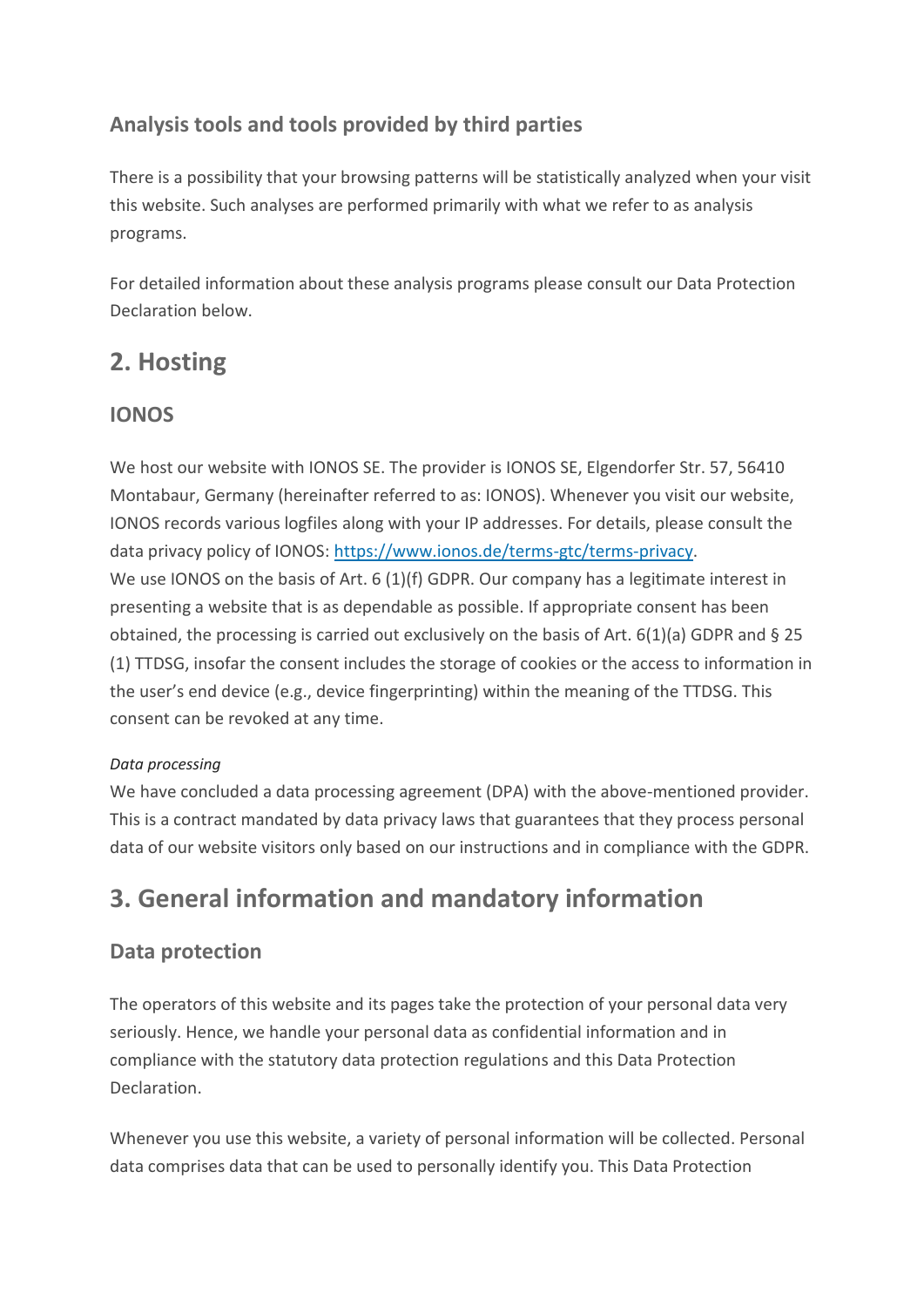Declaration explains which data we collect as well as the purposes we use this data for. It also explains how, and for which purpose the information is collected.

We herewith advise you that the transmission of data via the Internet (i.e., through e-mail communications) may be prone to security gaps. It is not possible to completely protect data against third-party access.

## **Information about the responsible party (referred to as the "controller" in the GDPR)**

The data processing controller on this website is:

Landesvereinigung Kulturelle Jugendbildung (LKJ) Baden-Württemberg e. V. Rosenbergstraße 50 70176 Stuttgart Germany

Phone: +49 (0)711/95 80 28 10 E-mail: info@lkjbw.de

The controller is the natural person or legal entity that single-handedly or jointly with others makes decisions as to the purposes of and resources for the processing of personal data (e.g., names, e-mail addresses, etc.).

## **Storage duration**

Unless a more specific storage period has been specified in this privacy policy, your personal data will remain with us until the purpose for which it was collected no longer applies. If you assert a justified request for deletion or revoke your consent to data processing, your data will be deleted, unless we have other legally permissible reasons for storing your personal data (e.g., tax or commercial law retention periods); in the latter case, the deletion will take place after these reasons cease to apply.

## **General information on the legal basis for the data processing on this website**

If you have consented to data processing, we process your personal data on the basis of Art. 6(1)(a) GDPR or Art. 9 (2)(a) GDPR, if special categories of data are processed according to Art. 9 (1) DSGVO. In the case of explicit consent to the transfer of personal data to third countries, the data processing is also based on Art. 49 (1)(a) GDPR. If you have consented to the storage of cookies or to the access to information in your end device (e.g., via device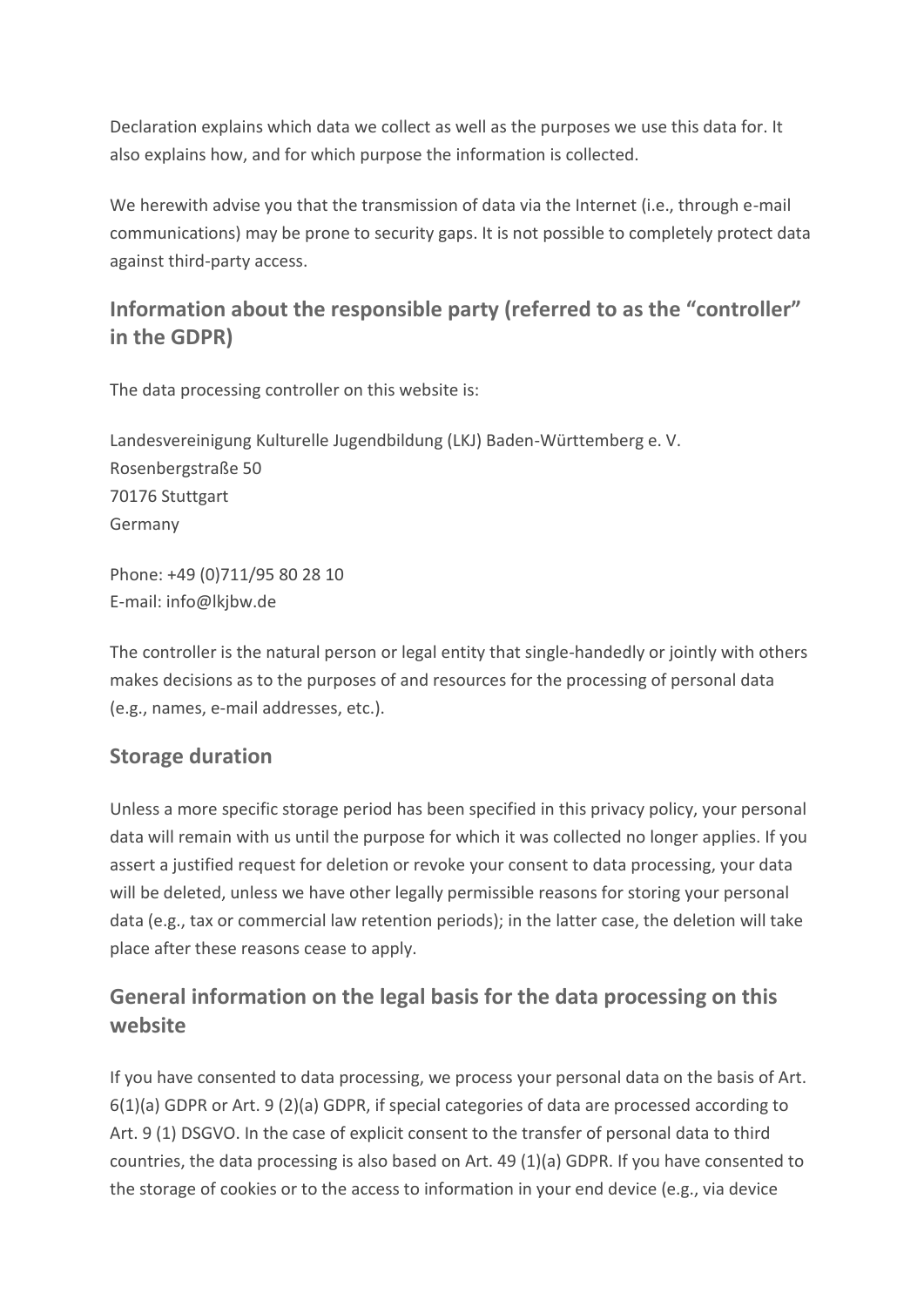fingerprinting), the data processing is additionally based on § 25 (1) TTDSG. The consent can be revoked at any time. If your data is required for the fulfillment of a contract or for the implementation of pre-contractual measures, we process your data on the basis of Art. 6(1)(b) GDPR. Furthermore, if your data is required for the fulfillment of a legal obligation, we process it on the basis of Art.  $6(1)(c)$  GDPR. Furthermore, the data processing may be carried out on the basis of our legitimate interest according to Art. 6(1)(f) GDPR. Information on the relevant legal basis in each individual case is provided in the following paragraphs of this privacy policy.

## **Designation of a data protection officer**

We have appointed a data protection officer for our company.

Christian Schwinge schwinge GmbH Am Kochenhof 12 70192 Stuttgart Germany

Phone: +49 (0)711/258560-0 E-mail: christian.schwinge@schwinge.com

## **Information on data transfer to the USA and other non-EU countries**

Among other things, we use tools of companies domiciled in the United States or other from a data protection perspective non-secure non-EU countries. If these tools are active, your personal data may potentially be transferred to these non-EU countries and may be processed there. We must point out that in these countries, a data protection level that is comparable to that in the EU cannot be guaranteed. For instance, U.S. enterprises are under a mandate to release personal data to the security agencies and you as the data subject do not have any litigation options to defend yourself in court. Hence, it cannot be ruled out that U.S. agencies (e.g., the Secret Service) may process, analyze, and permanently archive your personal data for surveillance purposes. We have no control over these processing activities.

## **Revocation of your consent to the processing of data**

A wide range of data processing transactions are possible only subject to your express consent. You can also revoke at any time any consent you have already given us. This shall be without prejudice to the lawfulness of any data collection that occurred prior to your revocation.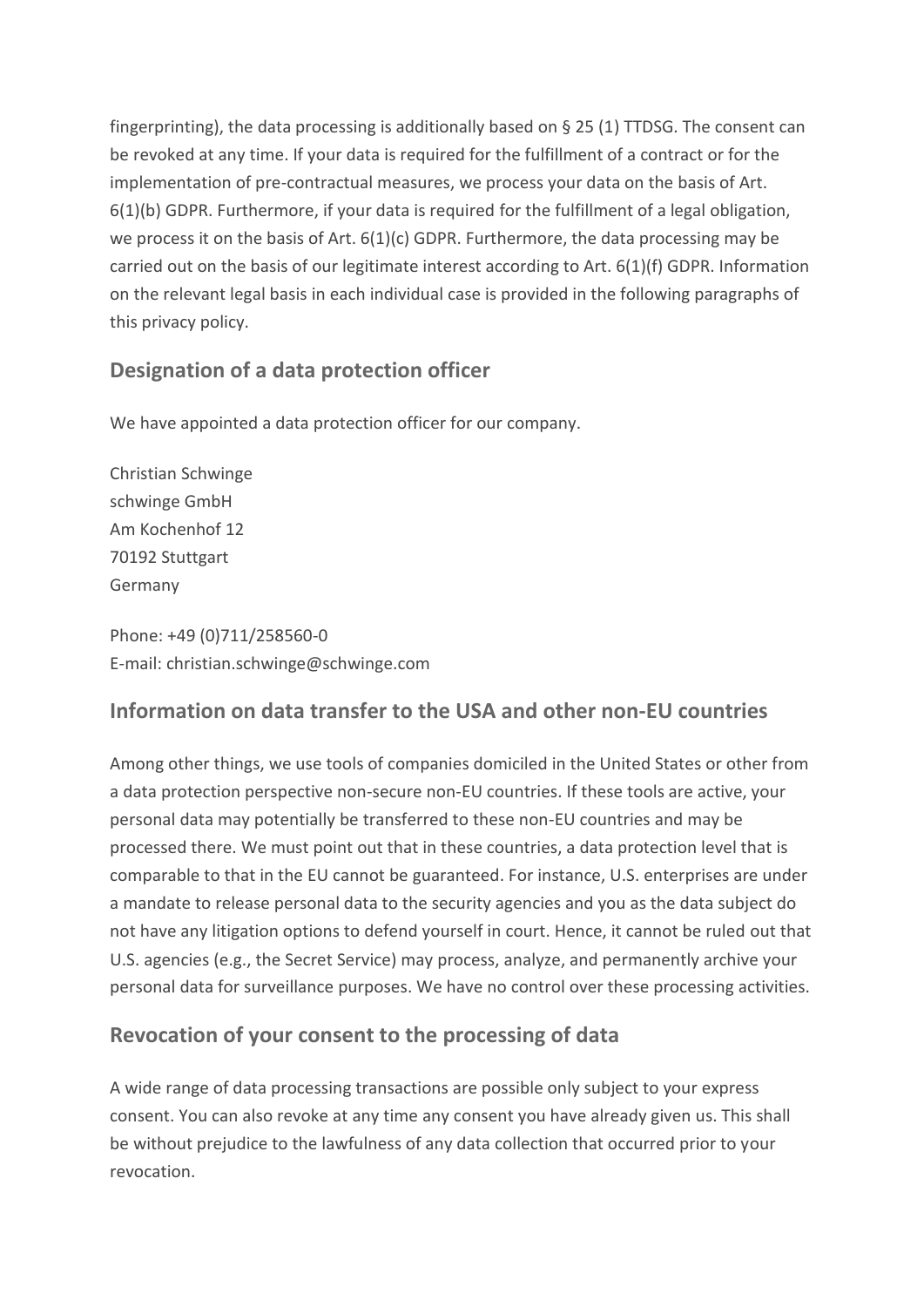## **Right to object to the collection of data in special cases; right to object to direct advertising (Art. 21 GDPR)**

IN THE EVENT THAT DATA ARE PROCESSED ON THE BASIS OF ART. 6(1)(E) OR (F) GDPR, YOU HAVE THE RIGHT TO AT ANY TIME OBJECT TO THE PROCESSING OF YOUR PERSONAL DATA BASED ON GROUNDS ARISING FROM YOUR UNIQUE SITUATION. THIS ALSO APPLIES TO ANY PROFILING BASED ON THESE PROVISIONS. TO DETERMINE THE LEGAL BASIS, ON WHICH ANY PROCESSING OF DATA IS BASED, PLEASE CONSULT THIS DATA PROTECTION DECLARATION. IF YOU LOG AN OBJECTION, WE WILL NO LONGER PROCESS YOUR AFFECTED PERSONAL DATA, UNLESS WE ARE IN A POSITION TO PRESENT COMPELLING PROTECTION WORTHY GROUNDS FOR THE PROCESSING OF YOUR DATA, THAT OUTWEIGH YOUR INTERESTS, RIGHTS AND FREEDOMS OR IF THE PURPOSE OF THE PROCESSING IS THE CLAIMING, EXERCISING OR DEFENCE OF LEGAL ENTITLEMENTS (OBJECTION PURSUANT TO ART. 21(1) GDPR).

IF YOUR PERSONAL DATA IS BEING PROCESSED IN ORDER TO ENGAGE IN DIRECT ADVERTISING, YOU HAVE THE RIGHT TO OBJECT TO THE PROCESSING OF YOUR AFFECTED PERSONAL DATA FOR THE PURPOSES OF SUCH ADVERTISING AT ANY TIME. THIS ALSO APPLIES TO PROFILING TO THE EXTENT THAT IT IS AFFILIATED WITH SUCH DIRECT ADVERTISING. IF YOU OBJECT, YOUR PERSONAL DATA WILL SUBSEQUENTLY NO LONGER BE USED FOR DIRECT ADVERTISING PURPOSES (OBJECTION PURSUANT TO ART. 21(2) GDPR).

## **Right to log a complaint with the competent supervisory agency**

In the event of violations of the GDPR, data subjects are entitled to log a complaint with a supervisory agency, in particular in the member state where they usually maintain their domicile, place of work or at the place where the alleged violation occurred. The right to log a complaint is in effect regardless of any other administrative or court proceedings available as legal recourses.

## **Right to data portability**

You have the right to demand that we hand over any data we automatically process on the basis of your consent or in order to fulfil a contract be handed over to you or a third party in a commonly used, machine readable format. If you should demand the direct transfer of the data to another controller, this will be done only if it is technically feasible.

## **SSL and/or TLS encryption**

For security reasons and to protect the transmission of confidential content, such as purchase orders or inquiries you submit to us as the website operator, this website uses either an SSL or a TLS encryption program. You can recognize an encrypted connection by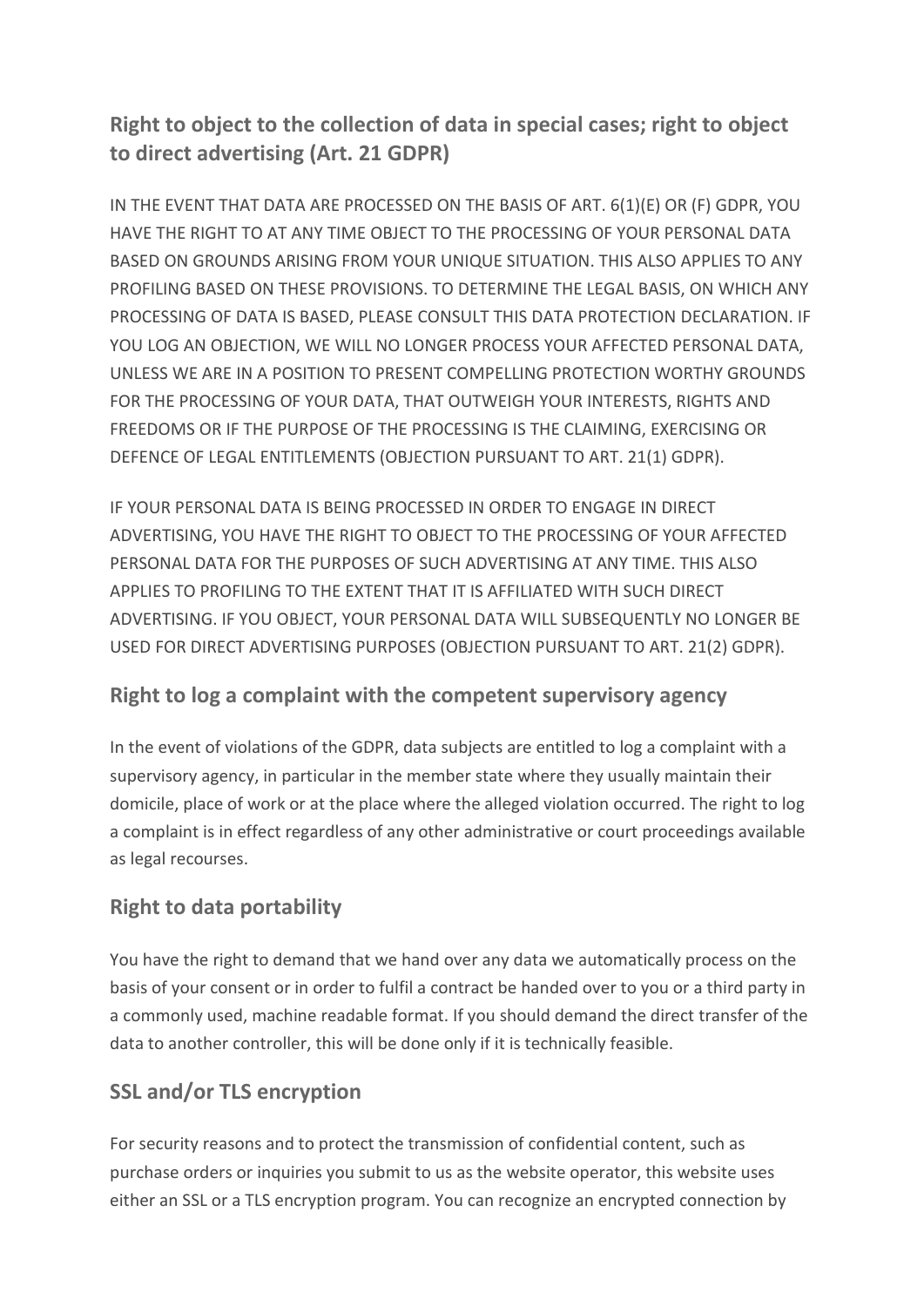checking whether the address line of the browser switches from "http://" to "https://" and also by the appearance of the lock icon in the browser line.

If the SSL or TLS encryption is activated, data you transmit to us cannot be read by third parties.

## **Information about, rectification and eradication of data**

Within the scope of the applicable statutory provisions, you have the right to at any time demand information about your archived personal data, their source and recipients as well as the purpose of the processing of your data. You may also have a right to have your data rectified or eradicated. If you have questions about this subject matter or any other questions about personal data, please do not hesitate to contact us at any time.

## **Right to demand processing restrictions**

You have the right to demand the imposition of restrictions as far as the processing of your personal data is concerned. To do so, you may contact us at any time. The right to demand restriction of processing applies in the following cases:

- In the event that you should dispute the correctness of your data archived by us, we will usually need some time to verify this claim. During the time that this investigation is ongoing, you have the right to demand that we restrict the processing of your personal data.
- If the processing of your personal data was/is conducted in an unlawful manner, you have the option to demand the restriction of the processing of your data in lieu of demanding the eradication of this data.
- If we do not need your personal data any longer and you need it to exercise, defend or claim legal entitlements, you have the right to demand the restriction of the processing of your personal data instead of its eradication.
- If you have raised an objection pursuant to Art. 21(1) GDPR, your rights and our rights will have to be weighed against each other. As long as it has not been determined whose interests prevail, you have the right to demand a restriction of the processing of your personal data.

If you have restricted the processing of your personal data, these data – with the exception of their archiving – may be processed only subject to your consent or to claim, exercise or defend legal entitlements or to protect the rights of other natural persons or legal entities or for important public interest reasons cited by the European Union or a member state of the EU.

## **Rejection of unsolicited e-mails**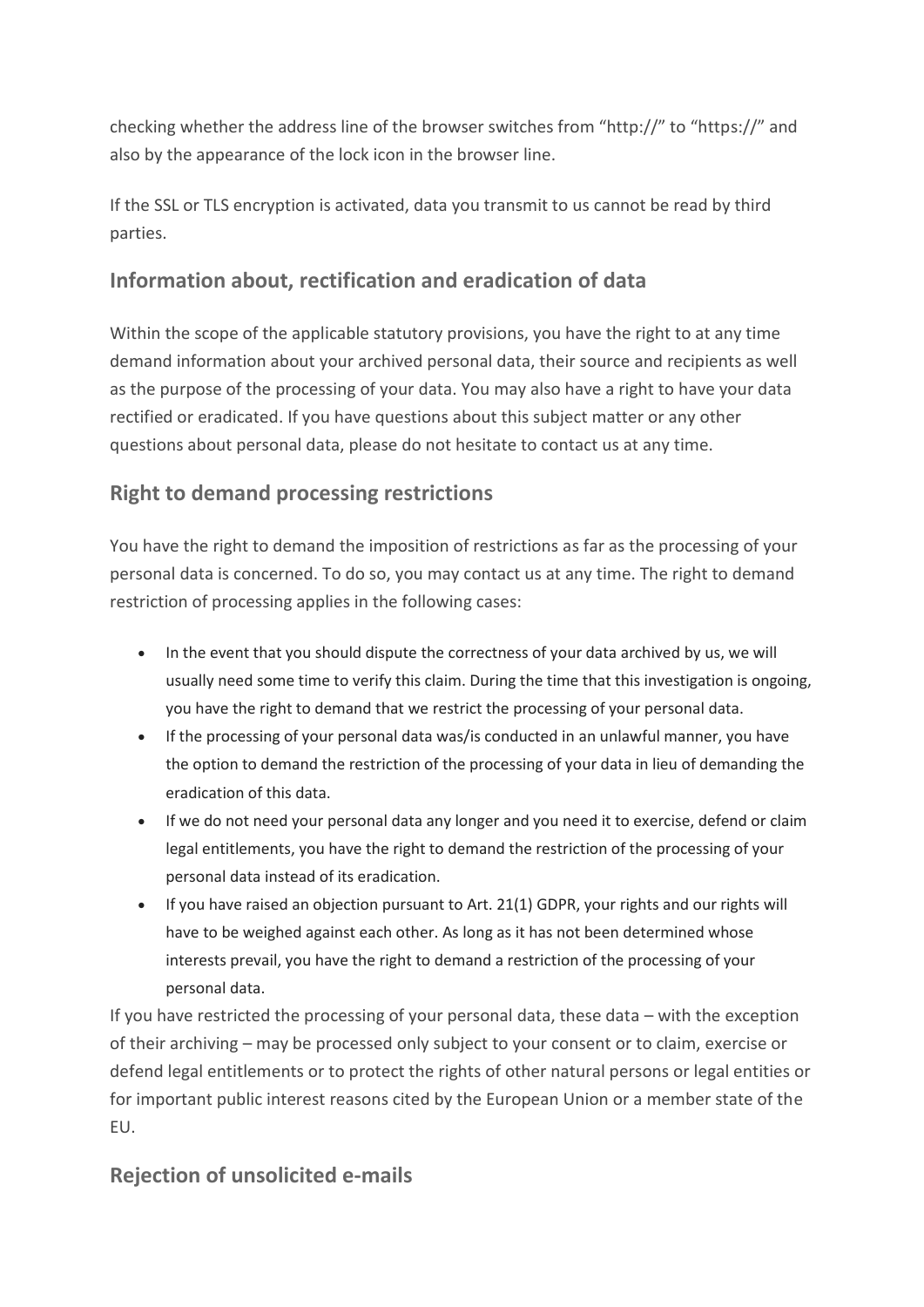We herewith object to the use of contact information published in conjunction with the mandatory information to be provided in our Site Notice to send us promotional and information material that we have not expressly requested. The operators of this website and its pages reserve the express right to take legal action in the event of the unsolicited sending of promotional information, for instance via SPAM messages.

## **4. Recording of data on this website**

## **Cookies**

Our websites and pages use what the industry refers to as "cookies." Cookies are small text files that do not cause any damage to your device. They are either stored temporarily for the duration of a session (session cookies) or they are permanently archived on your device (permanent cookies). Session cookies are automatically deleted once you terminate your visit. Permanent cookies remain archived on your device until you actively delete them, or they are automatically eradicated by your web browser.

In some cases, it is possible that third-party cookies are stored on your device once you enter our site (third-party cookies). These cookies enable you or us to take advantage of certain services offered by the third party (e.g., cookies for the processing of payment services).

Cookies have a variety of functions. Many cookies are technically essential since certain website functions would not work in the absence of the cookies (e.g., the shopping cart function or the display of videos). The purpose of other cookies may be the analysis of user patterns or the display of promotional messages.

Cookies, which are required for the performance of electronic communication transactions, or for the provision of certain functions you want to use (e.g., for the shopping cart function) or those that are necessary for the optimization (required cookies) of the website (e.g., cookies that provide measurable insights into the web audience), shall be stored on the basis of Art. 6(1)(f) GDPR, unless a different legal basis is cited. The operator of the website has a legitimate interest in the storage of required cookies to ensure the technically error free and optimized provision of the operator's services. If your consent to the storage of the cookies and similar recognition technologies has been requested, processing occurs exclusively on the basis of the consent obtained (Art. 6(1)(a) GDPR and § 25 (1) TTDSG); this consent may be revoked at any time.

You have the option to set up your browser in such a manner that you will be notified any time cookies are placed and to permit the acceptance of cookies only in specific cases. You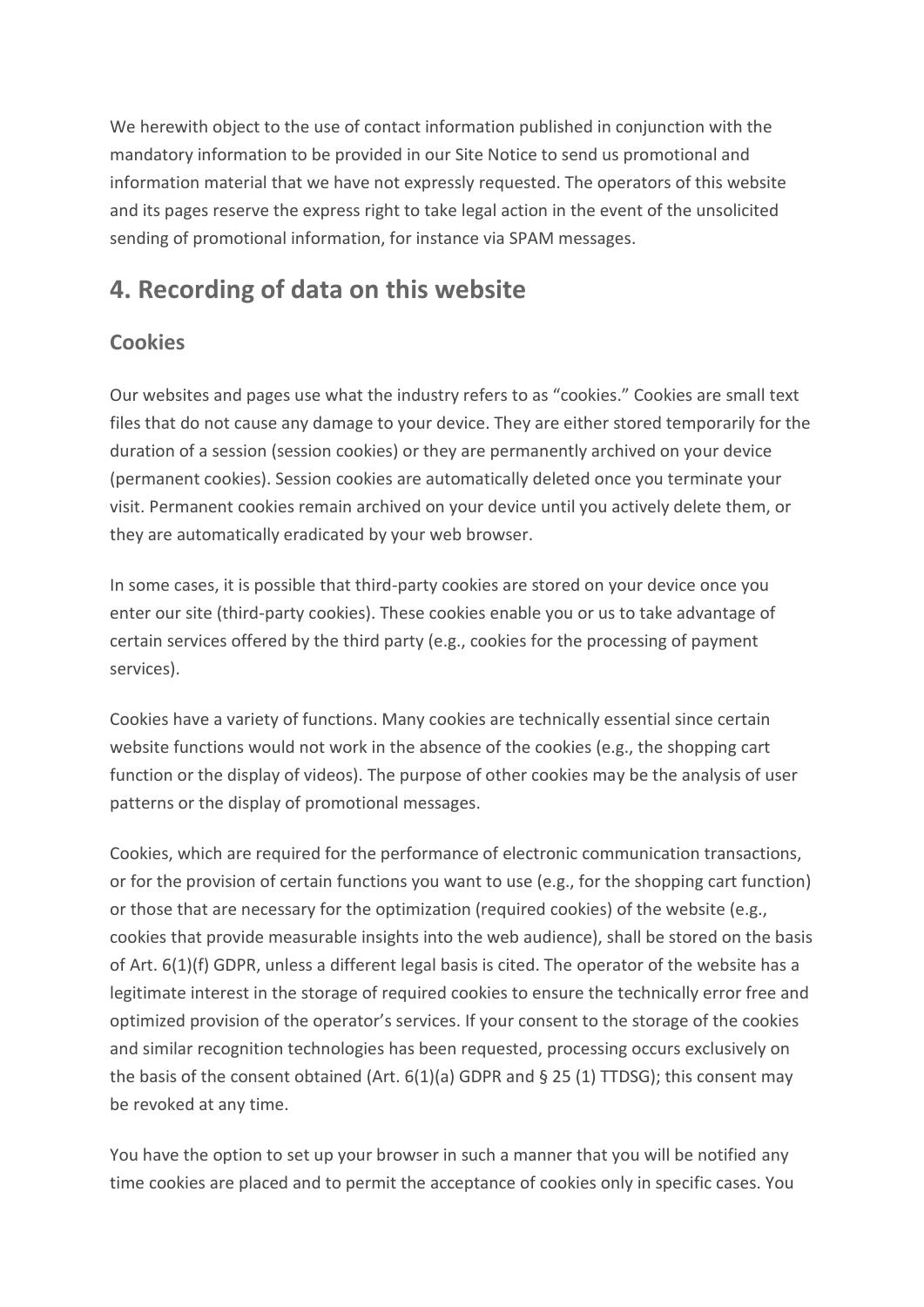may also exclude the acceptance of cookies in certain cases or in general or activate the delete function for the automatic eradication of cookies when the browser closes. If cookies are deactivated, the functions of this website may be limited.

In the event that third-party cookies are used or if cookies are used for analytical purposes, we will separately notify you in conjunction with this Data Protection Policy and, if applicable, ask for your consent.

## **Server log files**

The provider of this website and its pages automatically collects and stores information in so-called server log files, which your browser communicates to us automatically. The information comprises:

- The type and version of browser used
- The used operating system
- Referrer URL
- The hostname of the accessing computer
- The time of the server inquiry
- The IP address

This data is not merged with other data sources.

This data is recorded on the basis of Art. 6(1)(f) GDPR. The operator of the website has a legitimate interest in the technically error free depiction and the optimization of the operator's website. In order to achieve this, server log files must be recorded.

## **Request by e-mail, telephone, or fax**

If you contact us by e-mail, telephone or fax, your request, including all resulting personal data (name, request) will be stored and processed by us for the purpose of processing your request. We do not pass these data on without your consent.

These data are processed on the basis of Art. 6(1)(b) GDPR if your inquiry is related to the fulfillment of a contract or is required for the performance of pre-contractual measures. In all other cases, the data are processed on the basis of our legitimate interest in the effective handling of inquiries submitted to us (Art. 6(1)(f) GDPR) or on the basis of your consent (Art. 6(1)(a) GDPR) if it has been obtained; the consent can be revoked at any time.

The data sent by you to us via contact requests remain with us until you request us to delete, revoke your consent to the storage or the purpose for the data storage lapses (e.g.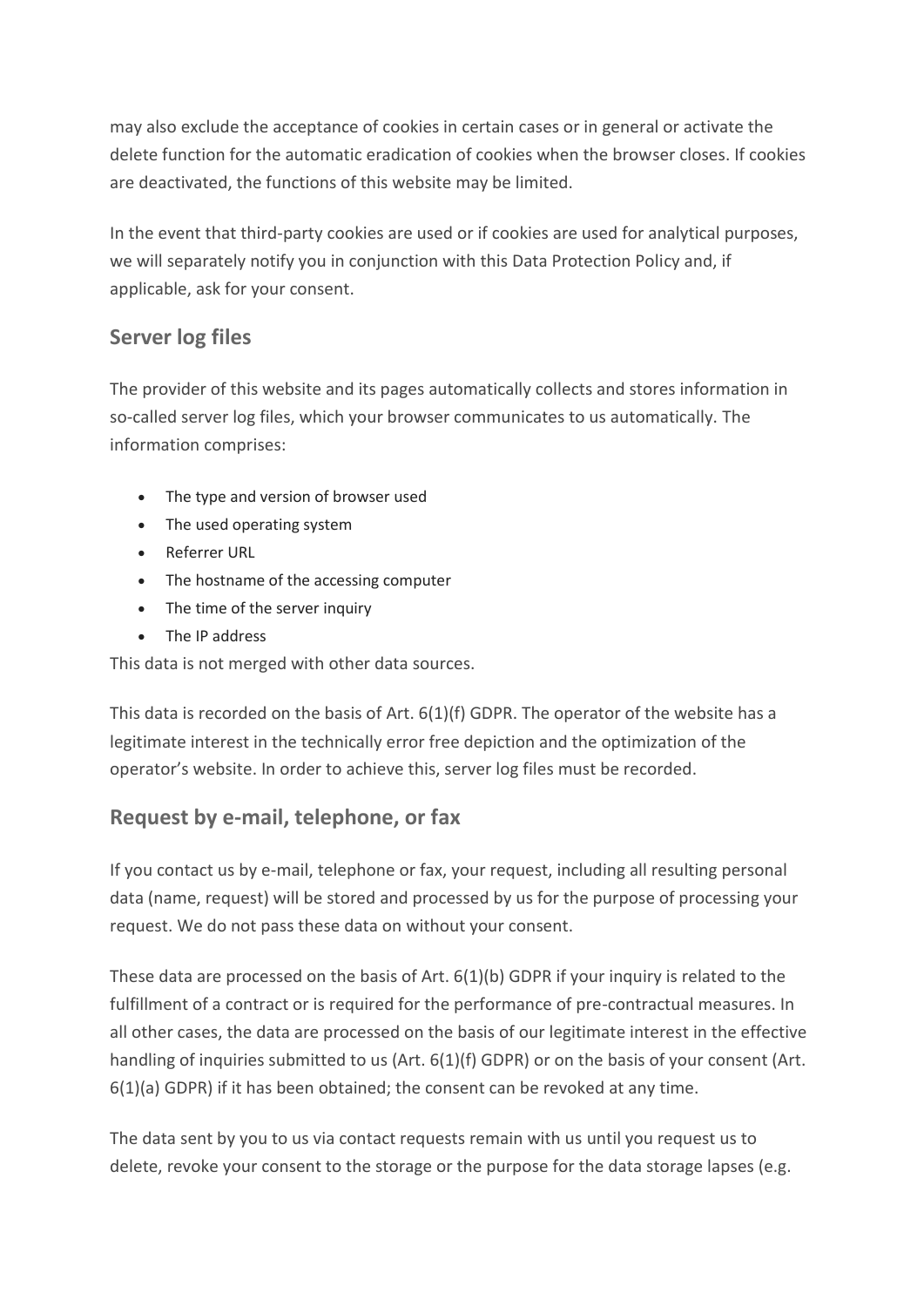after completion of your request). Mandatory statutory provisions - in particular statutory retention periods - remain unaffected.

## **Registration on this website**

You have the option to register on this website to be able to use additional website functions. We shall use the data you enter only for the purpose of using the respective offer or service you have registered for. The required information we request at the time of registration must be entered in full. Otherwise, we shall reject the registration.

To notify you of any important changes to the scope of our portfolio or in the event of technical modifications, we shall use the e-mail address provided during the registration process.

We shall process the data entered during the registration process on the basis of your consent (Art. 6(1)(a) GDPR).

The data recorded during the registration process shall be stored by us as long as you are registered on this website. Subsequently, such data shall be deleted. This shall be without prejudice to mandatory statutory retention obligations.

# **5. Analysis tools and advertising**

## **Matomo**

This website uses the open-source web analysis service Matomo. Matomo uses technologies that make it possible to recognize the user across multiple pages with the aim of analyzing the user patterns (e.g. cookies or device fingerprinting). The information recorded by Matomo about the use of this website will be stored on our server. Prior to archiving, the IP address will first be anonymized.

Through Matomo, we are able to collect and analyze data on the use of our website-bywebsite visitors. This enables us to find out, for instance, when which page views occurred and from which region they came. In addition, we collect various log files (e.g. IP address, referrer, browser, and operating system used) and can measure whether our website visitors perform certain actions (e.g. clicks, purchases, etc.).

The use of this analysis tool is based on Art. 6(1)(f) GDPR. The website operator has a legitimate interest in the analysis of user patterns, in order to optimize the operator's web offerings and advertising. If appropriate consent has been obtained, the processing is carried out exclusively on the basis of Art.  $6(1)(a)$  GDPR and § 25 (1) TTDSG, insofar the consent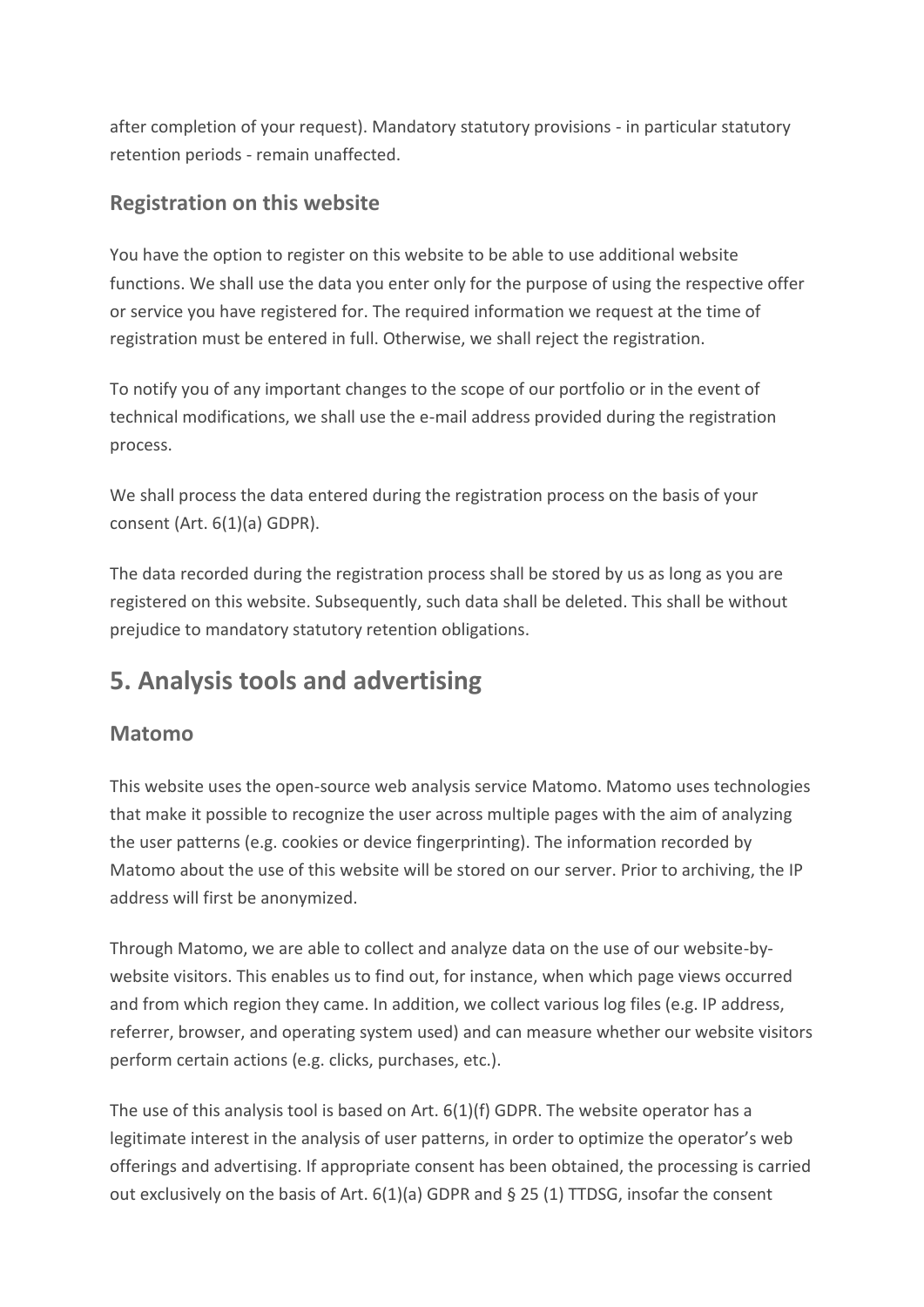includes the storage of cookies or the access to information in the user's end device (e.g., device fingerprinting) within the meaning of the TTDSG. This consent can be revoked at any time.

#### *IP anonymization*

For analysis with Matomo we use IP anonymization. Your IP address is shortened before the analysis, so that it is no longer clearly assignable to you.

*Hosting* We host Matomo with the following third-party provider:

1&1 IONOS SE Elgendorfer Str. 57 56410 Montabaur Deutschland

#### *Data processing*

We have concluded a data processing agreement (DPA) with the above-mentioned provider. This is a contract mandated by data privacy laws that guarantees that they process personal data of our website visitors only based on our instructions and in compliance with the GDPR.

## **IONOS Web Analytics**

This website uses IONOS WebAnalytics analysis services. The provider of these services is 1&1 IONOS SE, Elgendorfer Straße 57, 56410 Montabaur, Germany. In conjunction with the performance of analyses by IONOS, it is possible to e.g., analyze the number of visitors and their behavior patterns during visits (e.g., number of pages accessed, duration of their visits to the website, percentage of aborted visits), visitor origins (i.e., from which site does the visitor arrive at our site), visitor locations as well as technical data (browser and session of operating system used). For these purposes, IONOS archives in particular the following data:

- Referrer (previously visited website)
- Accessed page on the website or file
- Browser type and browser version
- Used operating system
- Type of device used
- Website access time
- Anonymized IP address (used only to determine the access location)

According to IONOS, the data recorded are completely anonymized so they cannot be tracked back to individuals. IONOS WebAnalytics does not archive cookies.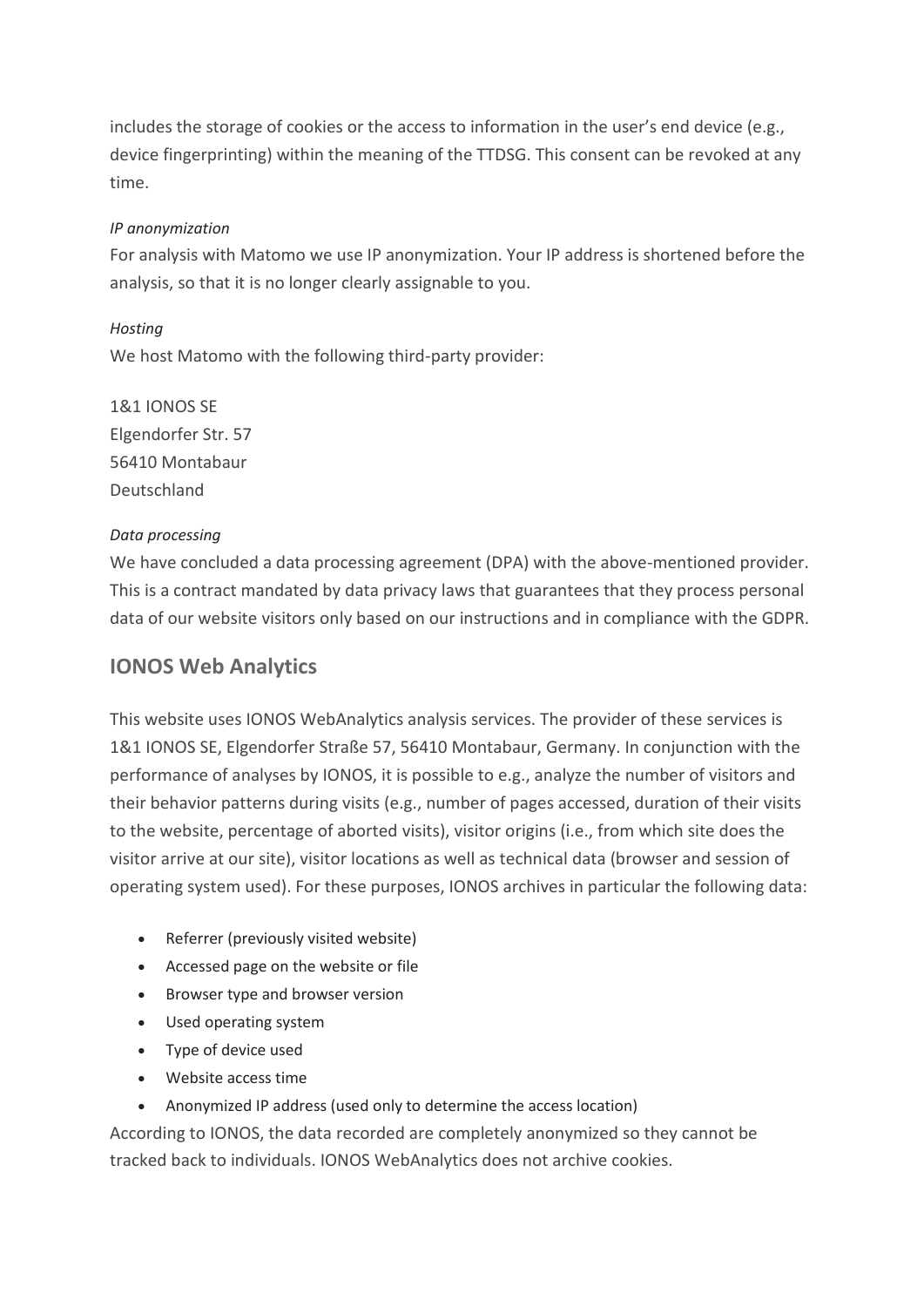The data are stored and analyzed pursuant to Art. 6(1)(f) GDPR. The operator of the website has a legitimate interest in the statistical analysis of user patterns to optimize both, the operator's web presentation as well as the operator's promotional activities. If appropriate consent has been obtained, the processing is carried out exclusively on the basis of Art. 6(1)(a) GDPR and § 25 (1) TTDSG, insofar the consent includes the storage of cookies or the access to information in the user's end device (e.g., device fingerprinting) within the meaning of the TTDSG. This consent can be revoked at any time.

For more information affiliated with the recording and processing of data by IONOS WebAnalytics, please click on the following link of the data policy declaration:

#### [https://www.ionos.de/terms-gtc/index.php?id=6.](https://www.ionos.de/terms-gtc/index.php?id=6)

#### *Data processing*

We have concluded a data processing agreement (DPA) with the above-mentioned provider. This is a contract mandated by data privacy laws that guarantees that they process personal data of our website visitors only based on our instructions and in compliance with the GDPR.

## **6. Newsletter**

## **Newsletter data**

If you would like to receive the newsletter offered on the website, we require an e-mail address from you as well as information that allows us to verify that you are the owner of the e-mail address provided and that you agree to receive the newsletter. Further data is not collected or only on a voluntary basis. For the handling of the newsletter, we use newsletter service providers, which are described below.

## **Mailjet**

This website uses Mailjet for sending newsletters. The provider is Mailgun Technologies Inc., 112 E Pecan Sr. #1135, San Antonio, Texas 78205, USA.

Mailjet is a service with which, among other things, the dispatch of newsletters can be organized and analyzed. The data entered by you for the purpose of receiving the newsletter will be stored on the servers of Mailjet.

#### *Data analysis by Mailjet*

With the aid of Mailjet we are able to analyze our newsletter campaigns. For example, we can see if a newsletter message has been opened and which links have been clicked. In this way, we can determine which links have been clicked particularly often.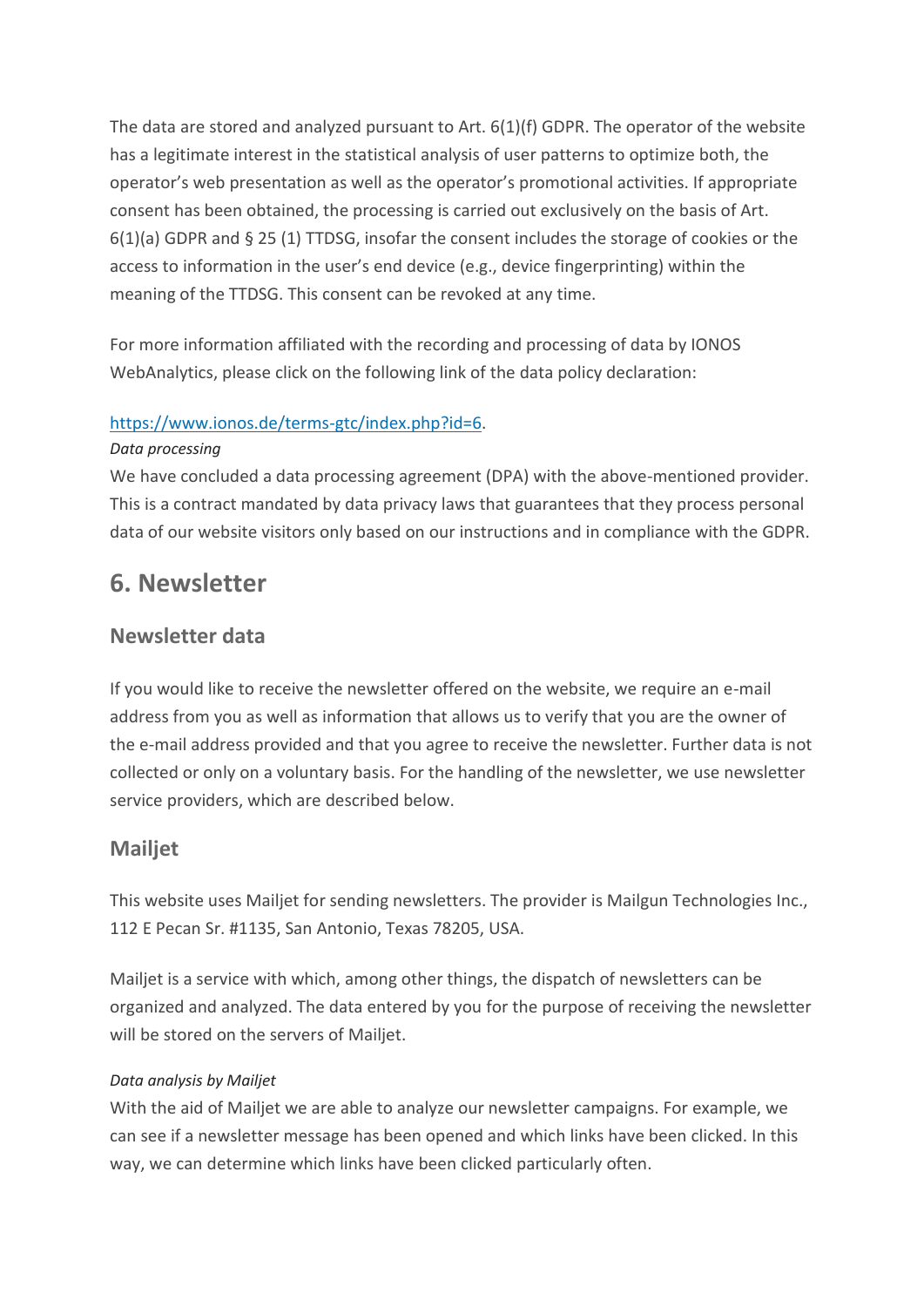We can also see whether certain previously defined actions were performed after opening/clicking (conversion rate). For example, we can tell if you have made a purchase after clicking on the newsletter.

Mailjet also allows us to classify newsletter recipients into different categories ("clusters"). For example, the newsletter recipients can be subdivided according to age, gender, or place of residence. In this way, the newsletters can be better adapted to the respective target groups. If you do not want Mailjet to analyze you, you must unsubscribe from the newsletter. For this purpose, we provide a corresponding link in every newsletter message. Furthermore, you can unsubscribe from the newsletter directly on the website.

For detailed information on the functions of Mailjet, please refer to the following link: [https://www.mailjet.de/funktion/.](https://www.mailjet.de/funktion/)

Mailjet's privacy policy can be found at: [https://www.mailjet.de/sicherheit-datenschutz/.](https://www.mailjet.de/sicherheit-datenschutz/) *Legal Basis*

Data processing is based on your agreement (Art. 6(1)(a) GDPR). You can revoke this agreement at any time. The legality of the data processing operations that have already taken place remains unaffected by the revocation.

Data transfer to the US is based on the standard contractual clauses of the EU Commission. Details can be found here: [https://www.mailjet.de/av-vertrag/.](https://www.mailjet.de/av-vertrag/) *Storage period*

The data deposited with us for the purpose of subscribing to the newsletter will be stored by us until you unsubscribe from the newsletter or the newsletter service provider and deleted from the newsletter distribution list after you unsubscribe from the newsletter. Data stored for other purposes with us remain unaffected.

After you unsubscribe from the newsletter distribution list, your e-mail address may be stored by us or the newsletter service provider in a blacklist, if such action is necessary to prevent future mailings. The data from the blacklist is used only for this purpose and not merged with other data. This serves both your interest and our interest in complying with the legal requirements when sending newsletters (legitimate interest within the meaning of Art. 6(1)(f) GDPR). The storage in the blacklist is indefinite. **You may object to the storage if your interests outweigh our legitimate interest.**

#### *Data processing*

We have concluded a data processing agreement (DPA) with the above-mentioned provider. This is a contract mandated by data privacy laws that guarantees that they process personal data of our website visitors only based on our instructions and in compliance with the GDPR.

# **7. Plug-ins and Tools**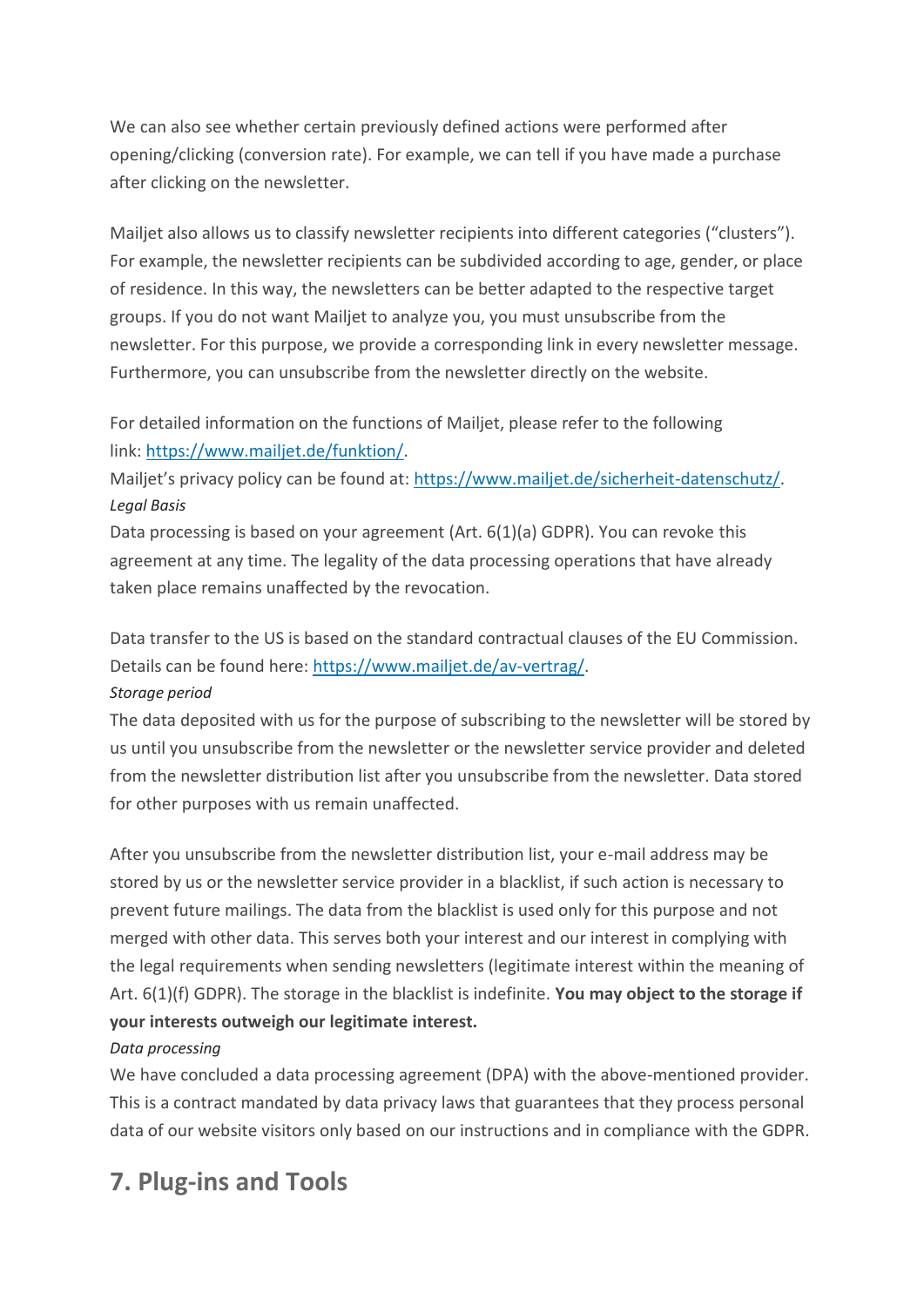## **YouTube with expanded data protection integration**

Our website embeds videos of the website YouTube. The website operator is Google Ireland Limited ("Google"), Gordon House, Barrow Street, Dublin 4, Ireland.

We use YouTube in the expanded data protection mode. According to YouTube, this mode ensures that YouTube does not store any information about visitors to this website before they watch the video. Nevertheless, this does not necessarily mean that the sharing of data with YouTube partners can be ruled out as a result of the expanded data protection mode. For instance, regardless of whether you are watching a video, YouTube will always establish a connection with the Google DoubleClick network.

As soon as you start to play a YouTube video on this website, a connection to YouTube's servers will be established. As a result, the YouTube server will be notified, which of our pages you have visited. If you are logged into your YouTube account while you visit our site, you enable YouTube to directly allocate your browsing patterns to your personal profile. You have the option to prevent this by logging out of your YouTube account.

Furthermore, after you have started to play a video, YouTube will be able to place various cookies on your device or comparable technologies for recognition (e.g. device fingerprinting). In this way YouTube will be able to obtain information about this website's visitors. Among other things, this information will be used to generate video statistics with the aim of improving the user friendliness of the site and to prevent attempts to commit fraud.

Under certain circumstances, additional data processing transactions may be triggered after you have started to play a YouTube video, which are beyond our control.

The use of YouTube is based on our interest in presenting our online content in an appealing manner. Pursuant to Art. 6(1)(f) GDPR, this is a legitimate interest. If appropriate consent has been obtained, the processing is carried out exclusively on the basis of Art. 6(1)(a) GDPR and § 25 (1) TTDSG, insofar the consent includes the storage of cookies or the access to information in the user's end device (e.g., device fingerprinting) within the meaning of the TTDSG. This consent can be revoked at any time.

For more information on how YouTube handles user data, please consult the YouTube Data Privacy Policy under: [https://policies.google.com/privacy?hl=en.](https://policies.google.com/privacy?hl=en)

## **Google Maps**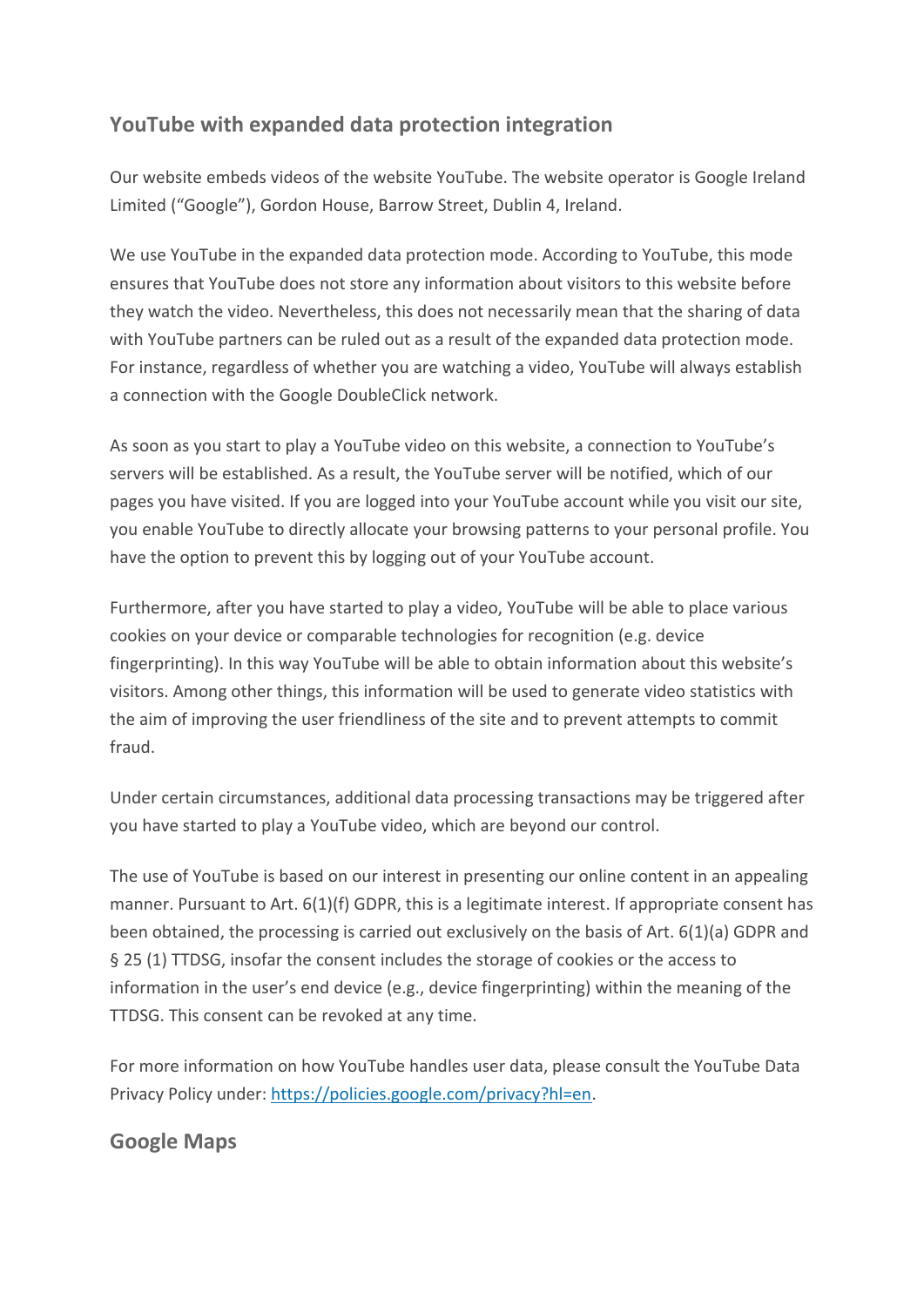This website uses the mapping service Google Maps. The provider is Google Ireland Limited ("Google"), Gordon House, Barrow Street, Dublin 4, Ireland.

To enable the use of the Google Maps features, your IP address must be stored. As a rule, this information is transferred to one of Google's servers in the United States, where it is archived. The operator of this website has no control over the data transfer. In case Google Maps has been activated, Google has the option to use Google web fonts for the purpose of the uniform depiction of fonts. When you access Google Maps, your browser will load the required web fonts into your browser cache, to correctly display text and fonts.

We use Google Maps to present our online content in an appealing manner and to make the locations disclosed on our website easy to find. This constitutes a legitimate interest as defined in Art. 6(1)(f) GDPR. If appropriate consent has been obtained, the processing is carried out exclusively on the basis of Art.  $6(1)(a)$  GDPR and § 25 (1) TTDSG, insofar the consent includes the storage of cookies or the access to information in the user's end device (e.g., device fingerprinting) within the meaning of the TTDSG. This consent can be revoked at any time.

Data transmission to the US is based on the Standard Contractual Clauses (SCC) of the European Commission. Details can be found

here: <https://privacy.google.com/businesses/gdprcontrollerterms/> and [https://privacy.googl](https://privacy.google.com/businesses/gdprcontrollerterms/sccs/) [e.com/businesses/gdprcontrollerterms/sccs/.](https://privacy.google.com/businesses/gdprcontrollerterms/sccs/)

For more information on the handling of user data, please review Google's Data Privacy Declaration under: [https://policies.google.com/privacy?hl=en.](https://policies.google.com/privacy?hl=en)

# **8. Online-based Audio and Video Conferences (Conference tools)**

#### *Data processing*

We use online conference tools, among other things, for communication with our customers. The tools we use are listed in detail below. If you communicate with us by video or audio conference using the Internet, your personal data will be collected and processed by the provider of the respective conference tool and by us. The conferencing tools collect all information that you provide/access to use the tools (email address and/or your phone number). Furthermore, the conference tools process the duration of the conference, start and end (time) of participation in the conference, number of participants and other "context information" related to the communication process (metadata).

Furthermore, the provider of the tool processes all the technical data required for the processing of the online communication. This includes, in particular, IP addresses, MAC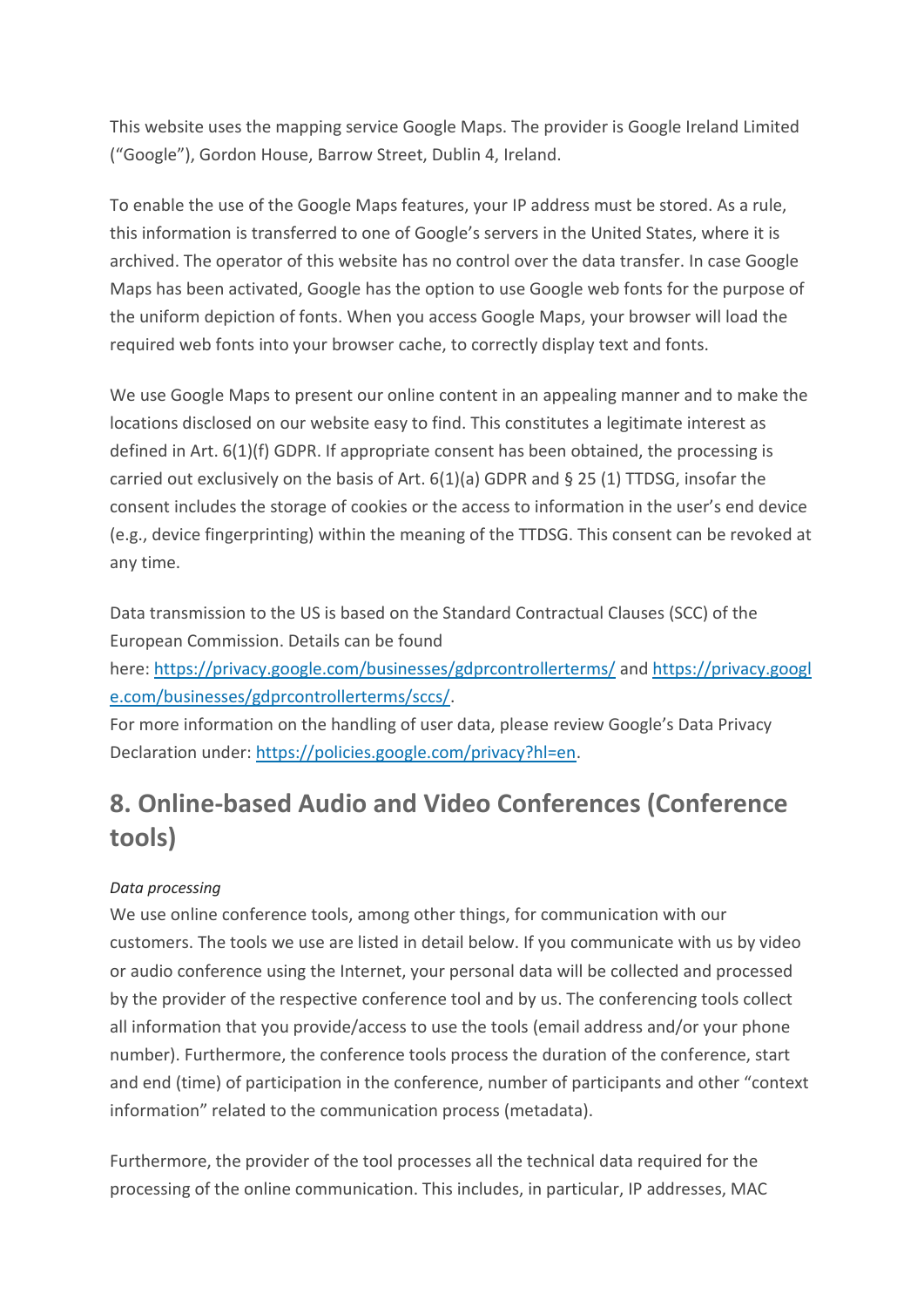addresses, device IDs, device type, operating system type and version, client version, camera type, microphone or loudspeaker and the type of connection.

Should content be exchanged, uploaded, or otherwise made available within the tool, it is also stored on the servers of the tool provider. Such content includes, but is not limited to, cloud recordings, chat/ instant messages, voicemail uploaded photos and videos, files, whiteboards, and other information shared while using the service.

Please note that we do not have complete influence on the data processing procedures of the tools used. Our possibilities are largely determined by the corporate policy of the respective provider. Further information on data processing by the conference tools can be found in the data protection declarations of the tools used, and which we have listed below this text.

#### *Purpose and legal bases*

The conference tools are used to communicate with prospective or existing contractual partners or to offer certain services to our customers (Art. 6(1)(b) GDPR). Furthermore, the use of the tools serves to generally simplify and accelerate communication with us or our company (legitimate interest in the meaning of Art. 6(1)(f) GDPR). Insofar as consent has been requested, the tools in question will be used on the basis of this consent; the consent may be revoked at any time with effect from that date.

#### *Duration of storage*

Data collected directly by us via the video and conference tools will be deleted from our systems immediately after you request us to delete it, revoke your consent to storage, or the reason for storing the data no longer applies. Stored cookies remain on your end device until you delete them. Mandatory legal retention periods remain unaffected.

We have no influence on the duration of storage of your data that is stored by the operators of the conference tools for their own purposes. For details, please directly contact the operators of the conference tools.

#### *Conference tools used*

We employ the following conference tools:

#### **Zoom**

We use Zoom. The provider of this service is Zoom Communications Inc, San Jose, 55 Almaden Boulevard, 6th Floor, San Jose, CA 95113, USA. For details on data processing, please refer to Zoom's privacy policy: [https://zoom.us/en-us/privacy.html.](https://zoom.us/en-us/privacy.html)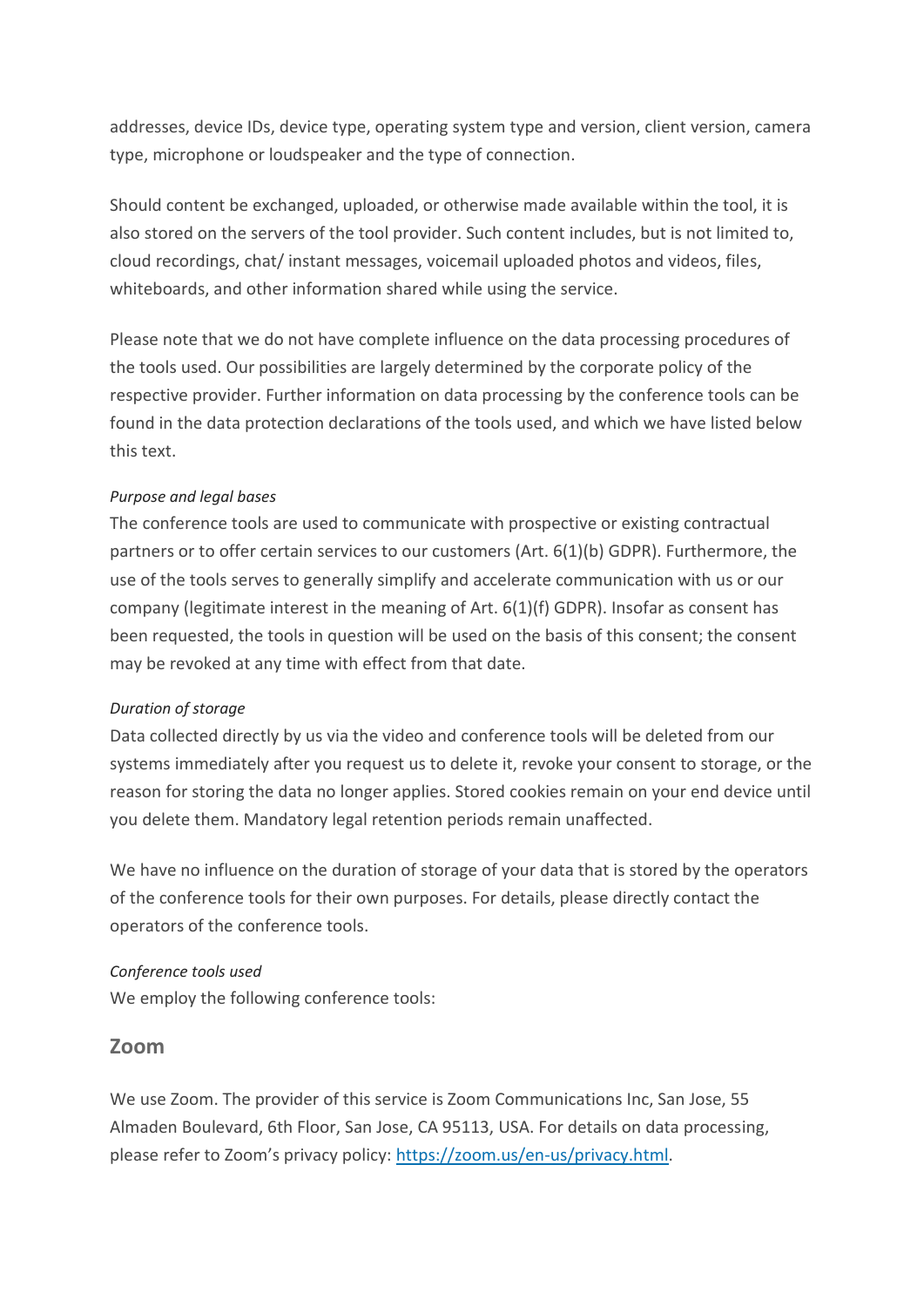Data transmission to the US is based on the Standard Contractual Clauses (SCC) of the European Commission. Details can be found here: [https://zoom.us/de-de/privacy.html.](https://zoom.us/de-de/privacy.html) *Data processing*

We have concluded a data processing agreement (DPA) with the above-mentioned provider. This is a contract mandated by data privacy laws that guarantees that they process personal data of our website visitors only based on our instructions and in compliance with the GDPR.

## **BigBlueButton**

We are using BigBlueButton. When you communicate with us via BigBlueButton, all the data related to this communication activity will be processed exclusively on servers located in the European Union or in a third country deemed secure in terms of data protection laws.

#### *Data processing*

We have concluded a data processing agreement (DPA) with the above-mentioned provider. This is a contract mandated by data privacy laws that guarantees that they process personal data of our website visitors only based on our instructions and in compliance with the GDPR.

## **9. Our social media appearances**

#### *Data processing through social networks*

We maintain publicly available profiles in social networks. The individual social networks we use can be found below.

Social networks such as Facebook, Twitter etc. can generally analyze your user behavior comprehensively if you visit their website or a website with integrated social media content (e.g., like buttons or banner ads). When you visit our social media pages, numerous data protection-relevant processing operations are triggered. In detail:

If you are logged in to your social media account and visit our social media page, the operator of the social media portal can assign this visit to your user account. Under certain circumstances, your personal data may also be recorded if you are not logged in or do not have an account with the respective social media portal. In this case, this data is collected, for example, via cookies stored on your device or by recording your IP address.

Using the data collected in this way, the operators of the social media portals can create user profiles in which their preferences and interests are stored. This way you can see interest-based advertising inside and outside of your social media presence. If you have an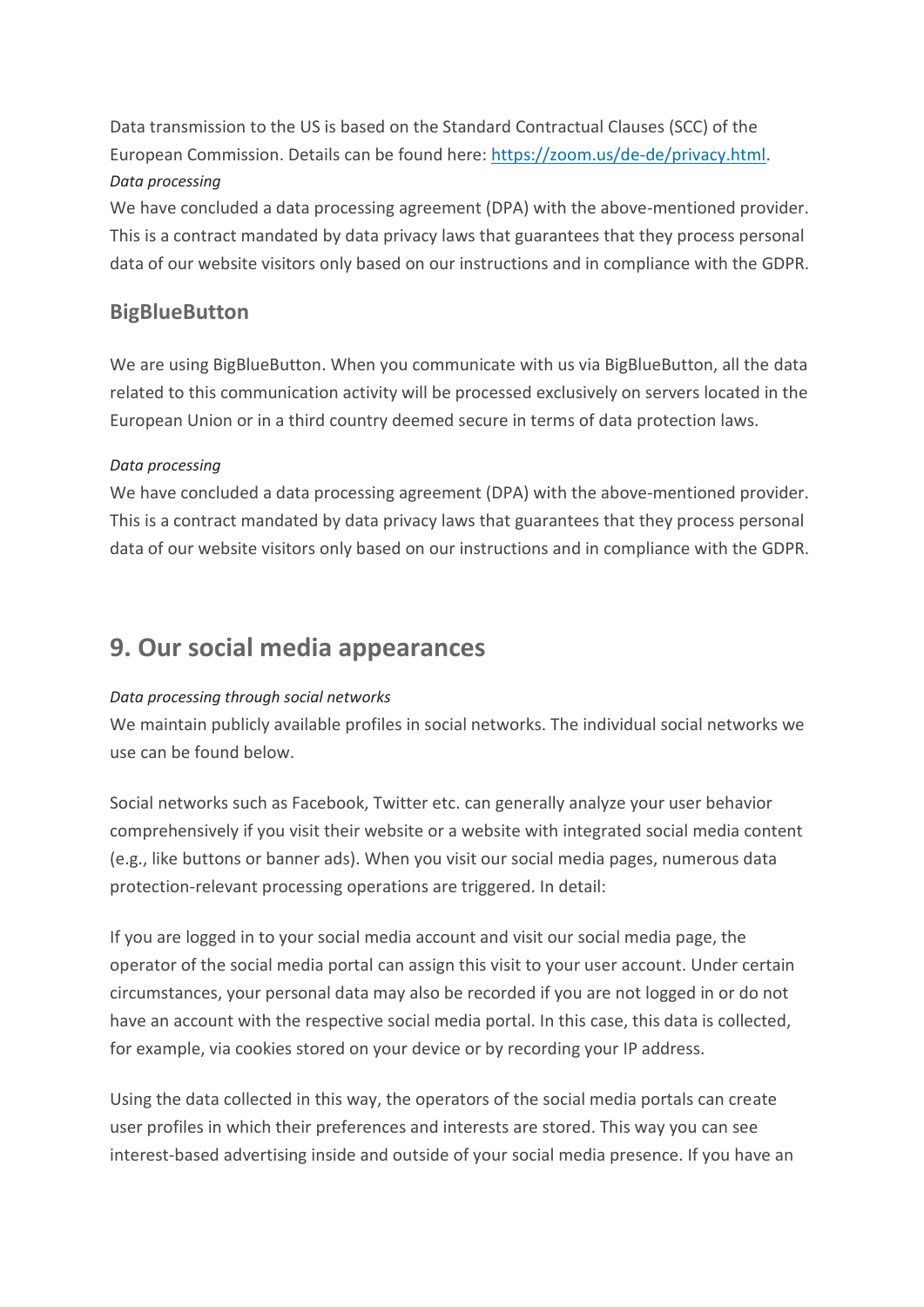account with the social network, interest-based advertising can be displayed on any device you are logged in to or have logged in to.

Please also note that we cannot retrace all processing operations on the social media portals. Depending on the provider, additional processing operations may therefore be carried out by the operators of the social media portals. Details can be found in the terms of use and privacy policy of the respective social media portals.

#### *Legal basis*

Our social media appearances should ensure the widest possible presence on the Internet. This is a legitimate interest within the meaning of Art. 6 (1) lit. f GDPR. The analysis processes initiated by the social networks may be based on divergent legal bases to be specified by the operators of the social networks (e.g., consent within the meaning of Art. 6 (1) (a) GDPR).

#### *Responsibility and assertion of rights*

If you visit one of our social media sites (e.g., Facebook), we, together with the operator of the social media platform, are responsible for the data processing operations triggered during this visit. You can in principle protect your rights (information, correction, deletion, limitation of processing, data portability and complaint) vis-à-vis us as well as vis-à-vis the operator of the respective social media portal (e.g., Facebook).

Please note that despite the shared responsibility with the social media portal operators, we do not have full influence on the data processing operations of the social media portals. Our options are determined by the company policy of the respective provider.

#### *Storage time*

The data collected directly from us via the social media presence will be deleted from our systems as soon as you ask us to delete it, you revoke your consent to the storage or the purpose for the data storage lapses. Stored cookies remain on your device until you delete them. Mandatory statutory provisions - in particular, retention periods - remain unaffected.

We have no control over the storage duration of your data that are stored by the social network operators for their own purposes. For details, please contact the social network operators directly (e.g., in their privacy policy, see below).

## **Individual social networks**

## **Facebook**

We have a profile on Facebook. The provider of this service is Meta Platforms Ireland Limited, 4 Grand Canal Square, Grand Canal Harbour, Dublin 2, Ireland. According to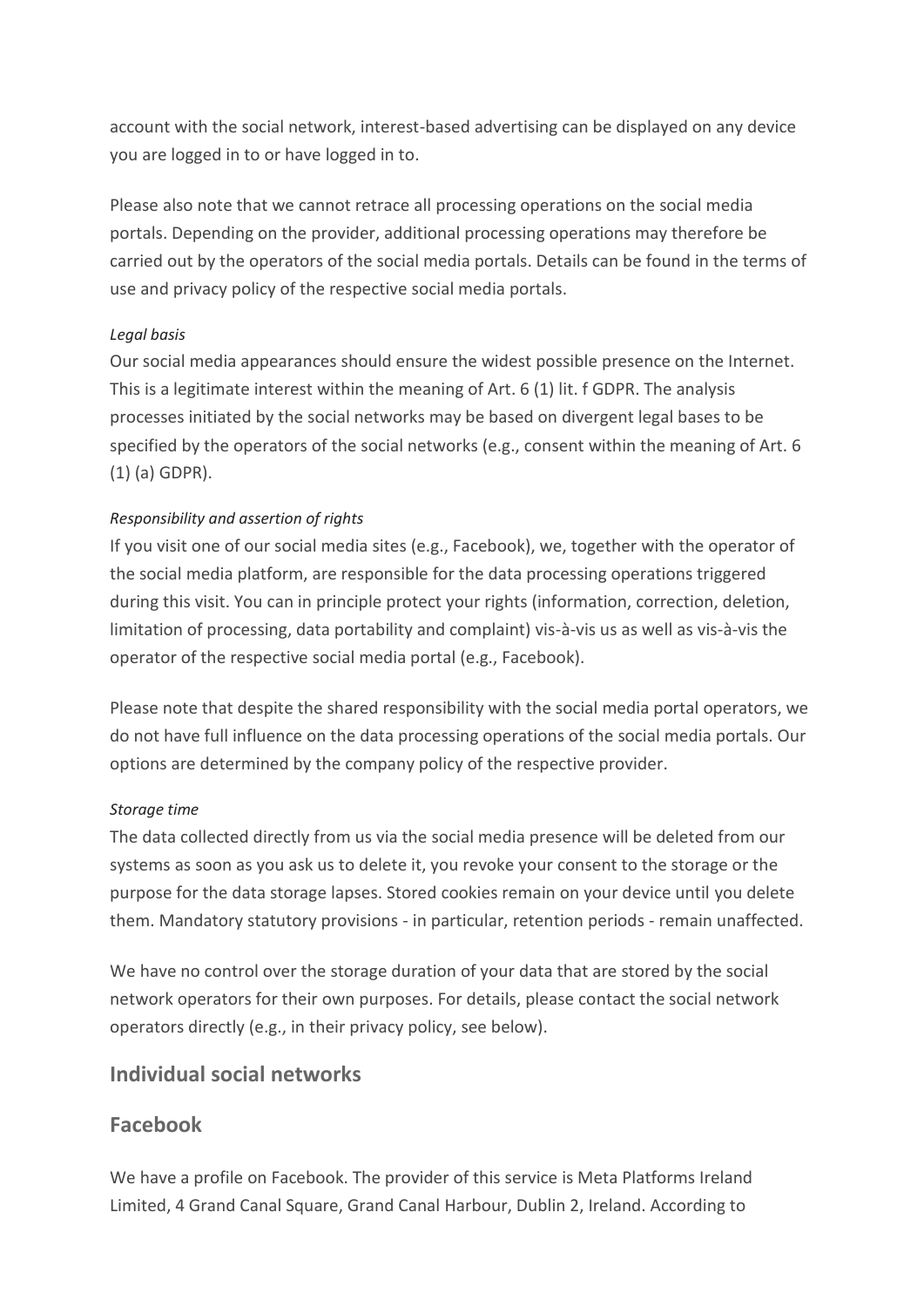Facebook's statement the collected data will also be transferred to the USA and to other third-party countries.

We have signed an agreement with Facebook on shared responsibility for the processing of data (Controller Addendum). This agreement determines which data processing operations we or Facebook are responsible for when you visit our Facebook Fanpage. This agreement can be viewed at the following

link: [https://www.facebook.com/legal/terms/page\\_controller\\_addendum.](https://www.facebook.com/legal/terms/page_controller_addendum)

**You can customize your advertising settings independently in your user account. Click on the following link and log in:** [https://www.facebook.com/settings?tab=ads.](https://www.facebook.com/settings?tab=ads)

Data transmission to the US is based on the Standard Contractual Clauses (SCC) of the European Commission. Details can be found

here: [https://www.facebook.com/legal/EU\\_data\\_transfer\\_addendum](https://www.facebook.com/legal/EU_data_transfer_addendum) and [https://de](https://de-de.facebook.com/help/566994660333381)[de.facebook.com/help/566994660333381.](https://de-de.facebook.com/help/566994660333381)

Details can be found in the Facebook privacy policy: [https://www.facebook.com/about/privacy/.](https://www.facebook.com/about/privacy/)

## **Twitter**

We use the short message service Twitter. The provider is Twitter International Company, One Cumberland Place, Fenian Street, Dublin 2, D02 AX07, Ireland.

#### **You can customize your Twitter privacy settings in your user account. Click on the following link and log in:** [https://twitter.com/personalization.](https://twitter.com/personalization)

Data transmission to the US is based on the Standard Contractual Clauses (SCC) of the European Commission. Details can be found here: [https://gdpr.twitter.com/en/controller](https://gdpr.twitter.com/en/controller-to-controller-transfers.html)[to-controller-transfers.html.](https://gdpr.twitter.com/en/controller-to-controller-transfers.html)

For details, see the Twitter Privacy Policy: [https://twitter.com/privacy.](https://twitter.com/de/privacy)

## **Instagram**

We have a profile on Instagram. The provider of this service is Meta Platforms Ireland Limited, 4 Grand Canal Square, Grand Canal Harbour, Dublin 2, Ireland.

Data transmission to the US is based on the Standard Contractual Clauses (SCC) of the European Commission. Details can be found here: [https://www.facebook.com/legal/EU\\_data\\_transfer\\_addendum,](https://www.facebook.com/legal/EU_data_transfer_addendum) [https://help.instagra](https://help.instagram.com/519522125107875) [m.com/519522125107875](https://help.instagram.com/519522125107875) and [https://de-de.facebook.com/help/566994660333381.](https://de-de.facebook.com/help/566994660333381) For details on how they handle your personal information, see the Instagram Privacy Policy: [https://help.instagram.com/519522125107875.](https://help.instagram.com/519522125107875)